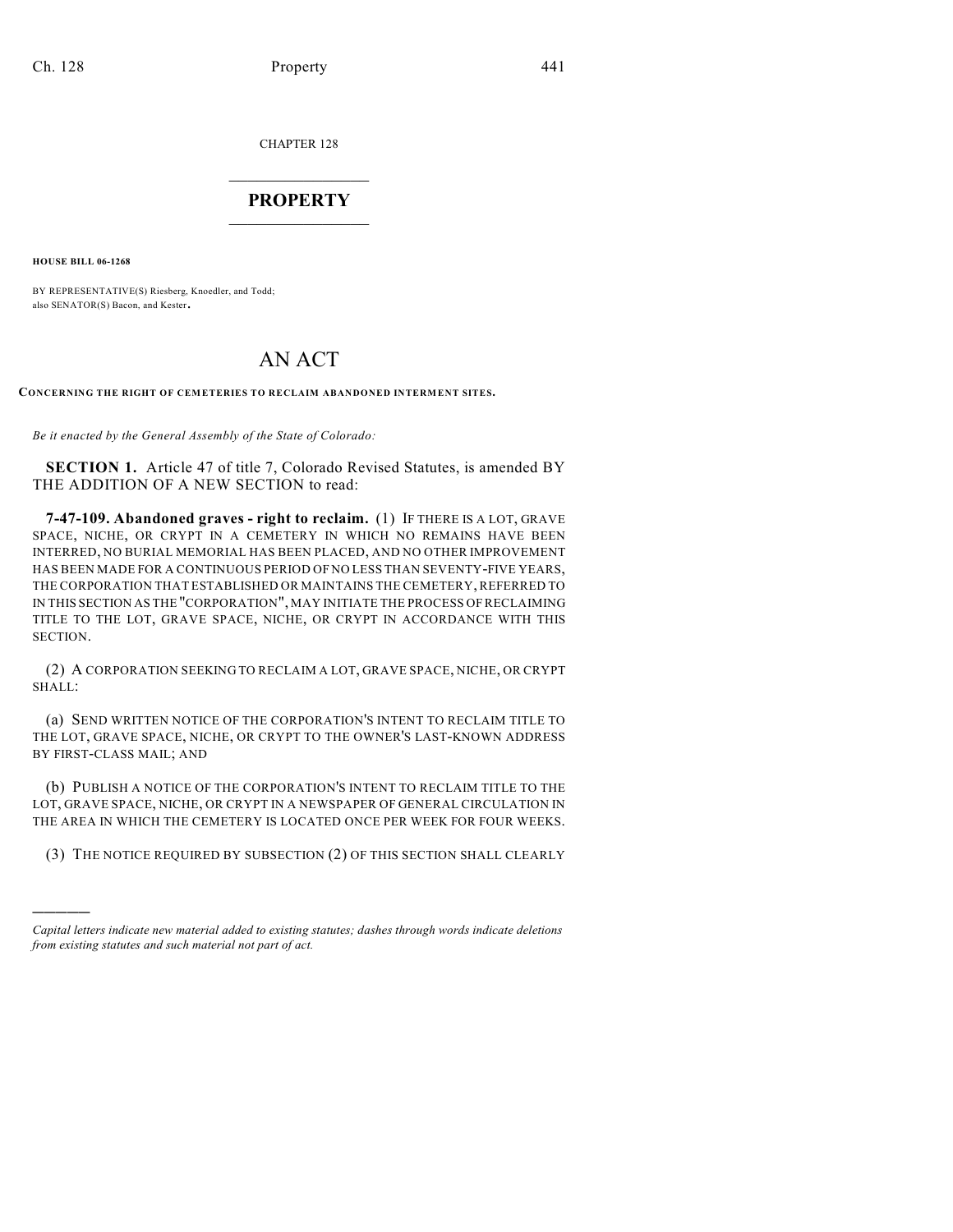#### 442 Property Ch. 128

INDICATE THAT THE CORPORATION INTENDS TO TERMINATE THE OWNER'S RIGHTS AND TITLE TO THE LOT, GRAVE SPACE, NICHE, OR CRYPT AND INCLUDE A RECITATION OF THE OWNER'S RIGHT TO NOTIFY THE CORPORATION OF THE OWNER'S INTENT TO RETAIN OWNERSHIP OF THE LOT, GRAVE SPACE, NICHE, OR CRYPT.

(4) IF THE CORPORATION DOES NOT RECEIVE FROM THE OWNER OF THE LOT, GRAVE SPACE, NICHE, OR CRYPT A LETTER OF INTENT TO RETAIN OWNERSHIP OF THE LOT, GRAVE SPACE, NICHE, OR CRYPT WITHIN SIXTY DAYS AFTER THE LAST PUBLICATION OF THE NOTICE REQUIRED BY PARAGRAPH (b) OF SUBSECTION (2) OF THIS SECTION, ALL RIGHTS AND TITLE TO THE LOT, GRAVE SPACE, NICHE, OR CRYPT SHALL TRANSFER TO THE CORPORATION. THE CORPORATION MAY THEN SELL, TRANSFER, OR OTHERWISE DISPOSE OF THE LOT, GRAVE SPACE, NICHE, OR CRYPT WITHOUT RISK OF LIABILITY TO THE PRIOR OWNER OF THE LOT, GRAVE SPACE, NICHE, OR CRYPT.

(5) A CORPORATION THAT RECLAIMS TITLE TO A LOT, GRAVE SPACE, NICHE, OR CRYPT IN ACCORDANCE WITH THIS SECTION SHALL RETAIN IN ITS RECORDS FOR NO LESS THAN ONE YEAR A COPY OF THE NOTICE SENT PURSUANT TO PARAGRAPH (a) OF SUBSECTION (2) OF THIS SECTION AND A COPY OF THE NOTICE PUBLISHED PURSUANT TO PARAGRAPH (b) OF SUBSECTION (2) OF THIS SECTION.

(6) IF A PERSON SUBMITS TO A CORPORATION A LEGITIMATE CLAIM TO A LOT, GRAVE SPACE, NICHE, OR CRYPT THAT THE CORPORATION HAS RECLAIMED PURSUANT TO THIS SECTION, THE CORPORATION SHALL TRANSFER TO THE PERSON AT NO CHARGE A LOT, GRAVE SPACE, NICHE, OR CRYPT THAT, TO THE EXTENT POSSIBLE, IS EQUIVALENT TO THE RECLAIMED LOT, GRAVE SPACE, NICHE, OR CRYPT.

(7) NOTWITHSTANDING ANY PROVISION OF LAW TO THE CONTRARY, ON AND AFTER THE EFFECTIVE DATE OF THIS SECTION, A CORPORATION SHALL NOT CONVEY TITLE TO THE REAL PROPERTY SURVEYED AS A LOT IN A CEMETERY FOR USE AS A BURIAL SPACE. A CORPORATION MAY GRANT INTERMENT RIGHTS TO A LOT, GRAVE SPACE, NICHE, OR CRYPT IN A CEMETERY.

**SECTION 2.** Article 12 of title 12, Colorado Revised Statutes, is amended BY THE ADDITION OF A NEW SECTION to read:

**12-12-116. Abandoned graves - right to reclaim.** (1) IF THERE IS A LOT, GRAVE SPACE, NICHE, OR CRYPT IN A CEMETERY IN WHICH NO REMAINS HAVE BEEN INTERRED, NO BURIAL MEMORIAL HAS BEEN PLACED, AND NO OTHER IMPROVEMENT HAS BEEN MADE FOR A CONTINUOUS PERIOD OF NO LESS THAN SEVENTY-FIVE YEARS, A CEMETERY AUTHORITY MAY INITIATE THE PROCESS OF RECLAIMING TITLE TO THE LOT, GRAVE SPACE, NICHE, OR CRYPT IN ACCORDANCE WITH THIS SECTION.

(2) A CEMETERY AUTHORITY SEEKING TO RECLAIM A LOT, GRAVE SPACE, NICHE, OR CRYPT SHALL:

(a) SEND WRITTEN NOTICE OF THE CEMETERY AUTHORITY'S INTENT TO RECLAIM TITLE TO THE LOT, GRAVE SPACE, NICHE, OR CRYPT TO THE OWNER'S LAST-KNOWN ADDRESS BY FIRST-CLASS MAIL; AND

(b) PUBLISH A NOTICE OF THE CEMETERY AUTHORITY'S INTENT TO RECLAIM TITLE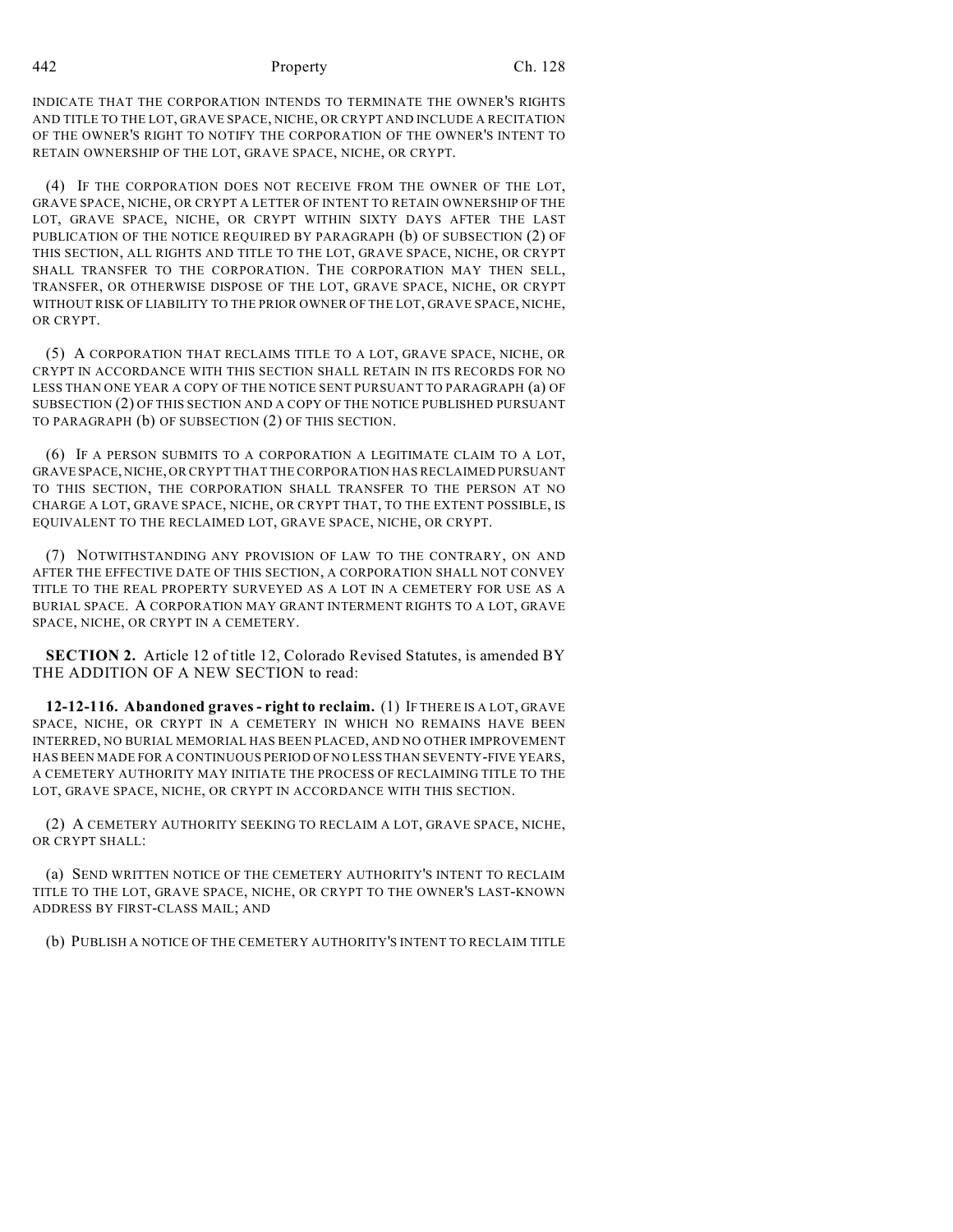#### Ch. 128 Property 2443

TO THE LOT, GRAVE SPACE, NICHE, OR CRYPT IN A NEWSPAPER OF GENERAL CIRCULATION IN THE AREA IN WHICH THE CEMETERY IS LOCATED ONCE PER WEEK FOR FOUR WEEKS.

(3) THE NOTICE REQUIRED BY SUBSECTION (2) OF THIS SECTION SHALL CLEARLY INDICATE THAT THE CEMETERY AUTHORITY INTENDS TO TERMINATE THE OWNER'S RIGHTS AND TITLE TO THE LOT, GRAVE SPACE, NICHE, OR CRYPT AND INCLUDE A RECITATION OF THE OWNER'S RIGHT TO NOTIFY THE CEMETERY AUTHORITY OF THE OWNER'S INTENT TO RETAIN OWNERSHIP OF THE LOT, GRAVE SPACE, NICHE, OR CRYPT.

(4) IF THE CEMETERY AUTHORITY DOES NOT RECEIVE FROM THE OWNER OF THE LOT, GRAVE SPACE, NICHE, OR CRYPT A LETTER OF INTENT TO RETAIN OWNERSHIP OF THE LOT, GRAVE SPACE, NICHE, OR CRYPT WITHIN SIXTY DAYS AFTER THE LAST PUBLICATION OF THE NOTICE REQUIRED BY PARAGRAPH (b) OF SUBSECTION (2) OF THIS SECTION, ALL RIGHTS AND TITLE TO THE LOT, GRAVE SPACE, NICHE, OR CRYPT SHALL TRANSFER TO THE CEMETERY AUTHORITY. THE CEMETERY AUTHORITY MAY THEN SELL, TRANSFER, OR OTHERWISE DISPOSE OF THE LOT, GRAVE SPACE, NICHE, OR CRYPT WITHOUT RISK OF LIABILITY TO THE PRIOR OWNER OF THE LOT, GRAVE SPACE, NICHE, OR CRYPT.

(5) A CEMETERY AUTHORITY THAT RECLAIMS TITLE TO A LOT, GRAVE SPACE, NICHE, OR CRYPT IN ACCORDANCE WITH THIS SECTION SHALL RETAIN IN ITS RECORDS FOR NO LESS THAN ONE YEAR A COPY OF THE NOTICE SENT PURSUANT TO PARAGRAPH (a) OF SUBSECTION (2) OF THIS SECTION AND A COPY OF THE NOTICE PUBLISHED PURSUANT TO PARAGRAPH (b) OF SUBSECTION (2) OF THIS SECTION.

(6) IF A PERSON SUBMITS TO A CEMETERY AUTHORITY A LEGITIMATE CLAIM TO A LOT, GRAVE SPACE, NICHE, OR CRYPT THAT THE CEMETERY AUTHORITY HAS RECLAIMED PURSUANT TO THIS SECTION, THE CEMETERY AUTHORITY SHALL TRANSFER TO THE PERSON AT NO CHARGE A LOT, GRAVE SPACE, NICHE, OR CRYPT THAT, TO THE EXTENT POSSIBLE, IS EQUIVALENT TO THE RECLAIMED LOT, GRAVE SPACE, NICHE, OR CRYPT.

(7) NOTWITHSTANDING ANY PROVISION OF LAW TO THE CONTRARY, ON AND AFTER THE EFFECTIVE DATE OF THIS SECTION, A CEMETERY AUTHORITY SHALL NOT CONVEY TITLE TO THE REAL PROPERTY SURVEYED AS A LOT IN A CEMETERY FOR USE AS A BURIAL SPACE. A CEMETERY AUTHORITY MAY GRANT INTERMENT RIGHTS TO A LOT, GRAVE SPACE, NICHE, OR CRYPT IN A CEMETERY.

**SECTION 3.** Part 8 of article 20 of title 30. Colorado Revised Statutes, is amended BY THE ADDITION OF A NEW SECTION to read:

**30-20-808. Abandoned graves - right to reclaim.** (1) IF THERE IS A LOT, GRAVE SPACE, NICHE, OR CRYPT IN A CEMETERY IN WHICH NO REMAINS HAVE BEEN INTERRED, NO BURIAL MEMORIAL HAS BEEN PLACED, AND NO OTHER IMPROVEMENT HAS BEEN MADE FOR A CONTINUOUS PERIOD OF NO LESS THAN SEVENTY-FIVE YEARS, A CEMETERY DISTRICT MAY INITIATE THE PROCESS OF RECLAIMING TITLE TO THE LOT, GRAVE SPACE, NICHE, OR CRYPT IN ACCORDANCE WITH THIS SECTION.

(2) A CEMETERY DISTRICT SEEKING TO RECLAIM A LOT, GRAVE SPACE, NICHE, OR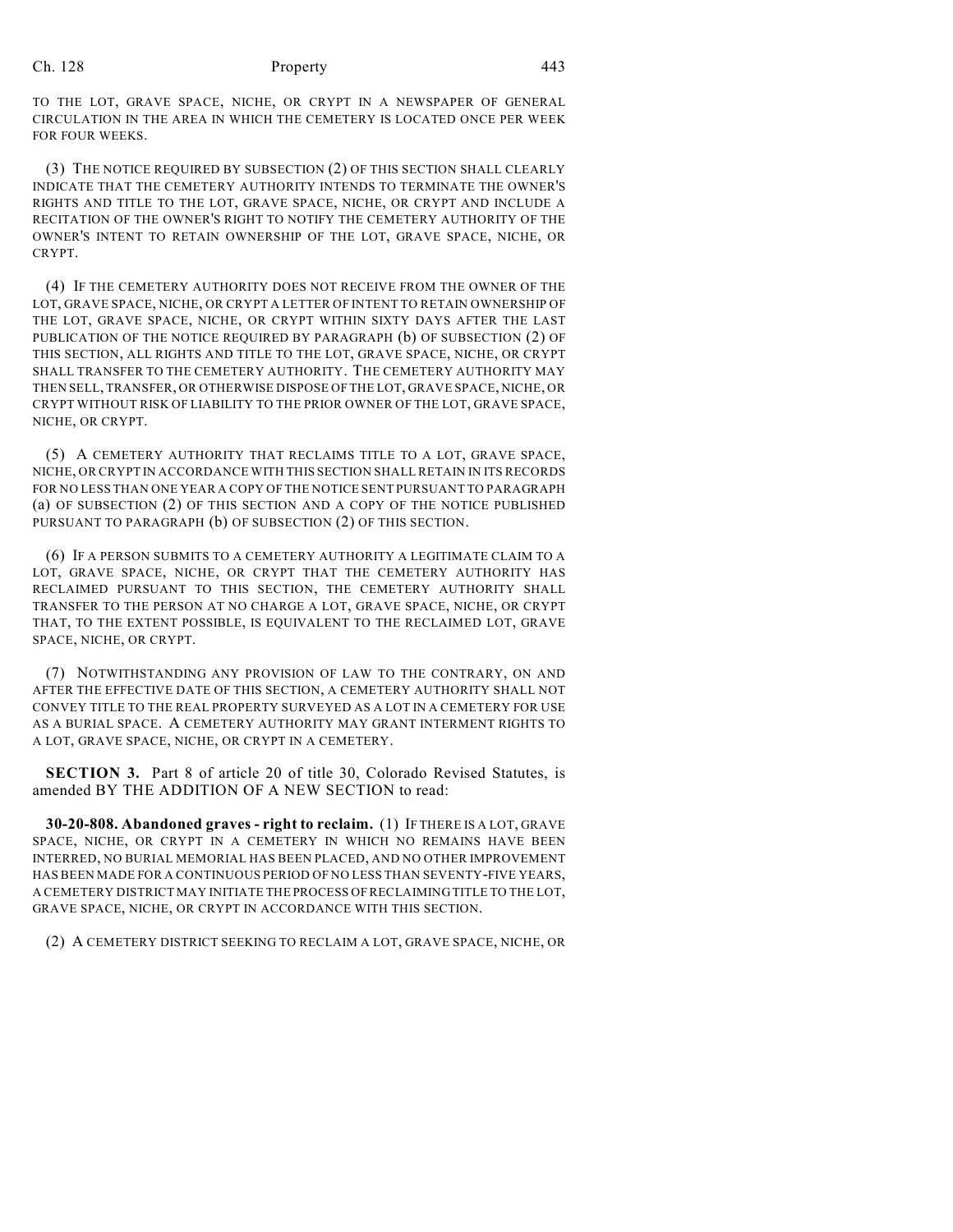CRYPT SHALL:

(a) SEND WRITTEN NOTICE OF THE CEMETERY DISTRICT'S INTENT TO RECLAIM TITLE TO THE LOT, GRAVE SPACE, NICHE, OR CRYPT TO THE OWNER'S LAST-KNOWN ADDRESS BY FIRST-CLASS MAIL; AND

(b) PUBLISH A NOTICE OF THE CEMETERY DISTRICT'S INTENT TO RECLAIM TITLE TO THE LOT, GRAVE SPACE, NICHE, OR CRYPT IN A NEWSPAPER OF GENERAL CIRCULATION IN THE AREA IN WHICH THE CEMETERY IS LOCATED ONCE PER WEEK FOR FOUR WEEKS.

(3) THE NOTICE REQUIRED BY SUBSECTION (2) OF THIS SECTION SHALL CLEARLY INDICATE THAT THE CEMETERY DISTRICT INTENDS TO TERMINATE THE OWNER'S RIGHTS AND TITLE TO THE LOT, GRAVE SPACE, NICHE, OR CRYPT AND INCLUDE A RECITATION OF THE OWNER'S RIGHT TO NOTIFY THE CEMETERY DISTRICT OF THE OWNER'S INTENT TO RETAIN OWNERSHIP OF THE LOT, GRAVE SPACE, NICHE, OR CRYPT.

(4) IF THE CEMETERY DISTRICT DOES NOT RECEIVE FROM THE OWNER OF THE LOT, GRAVE SPACE, NICHE, OR CRYPT A LETTER OF INTENT TO RETAIN OWNERSHIP OF THE LOT, GRAVE SPACE, NICHE, OR CRYPT WITHIN SIXTY DAYS AFTER THE LAST PUBLICATION OF THE NOTICE REQUIRED BY PARAGRAPH (b) OF SUBSECTION (2) OF THIS SECTION, ALL RIGHTS AND TITLE TO THE LOT, GRAVE SPACE, NICHE, OR CRYPT SHALL TRANSFER TO THE CEMETERY DISTRICT. THE CEMETERY DISTRICT MAY THEN SELL, TRANSFER, OR OTHERWISE DISPOSE OF THE LOT, GRAVE SPACE, NICHE, OR CRYPT WITHOUT RISK OF LIABILITY TO THE PRIOR OWNER OF THE LOT, GRAVE SPACE, NICHE, OR CRYPT.

(5) A CEMETERY DISTRICT THAT RECLAIMS TITLE TO A LOT, GRAVE SPACE, NICHE, OR CRYPT IN ACCORDANCE WITH THIS SECTION SHALL RETAIN IN ITS RECORDS FOR NO LESS THAN ONE YEAR A COPY OF THE NOTICE SENT PURSUANT TO PARAGRAPH (a) OF SUBSECTION (2) OF THIS SECTION AND A COPY OF THE NOTICE PUBLISHED PURSUANT TO PARAGRAPH (b) OF SUBSECTION (2) OF THIS SECTION.

(6) IF A PERSON SUBMITS TO A CEMETERY DISTRICT A LEGITIMATE CLAIM TO A LOT, GRAVE SPACE, NICHE, OR CRYPT THAT THE CEMETERY DISTRICT HAS RECLAIMED PURSUANT TO THIS SECTION, THE CEMETERY DISTRICT SHALL TRANSFER TO THE PERSON AT NO CHARGE A LOT, GRAVE SPACE, NICHE, OR CRYPT THAT, TO THE EXTENT POSSIBLE, IS EQUIVALENT TO THE RECLAIMED LOT, GRAVE SPACE, NICHE, OR CRYPT.

(7) NOTWITHSTANDING ANY PROVISION OF LAW TO THE CONTRARY, ON AND AFTER THE EFFECTIVE DATE OF THIS SECTION, A CEMETERY DISTRICT SHALL NOT CONVEY TITLE TO THE REAL PROPERTY SURVEYED AS A LOT IN A CEMETERY FOR USE AS A BURIAL SPACE. A CEMETERY DISTRICT MAY GRANT INTERMENT RIGHTS TO A LOT, GRAVE SPACE, NICHE, OR CRYPT IN A CEMETERY.

**SECTION 4.** Part 7 of article 25 of title 31, Colorado Revised Statutes, is amended BY THE ADDITION OF A NEW SECTION to read:

**31-25-708. Abandoned burial sites - right to reclaim.** (1) IF THERE IS A BURIAL SPACE IN A CEMETERY IN WHICH NO REMAINS HAVE BEEN INTERRED, NO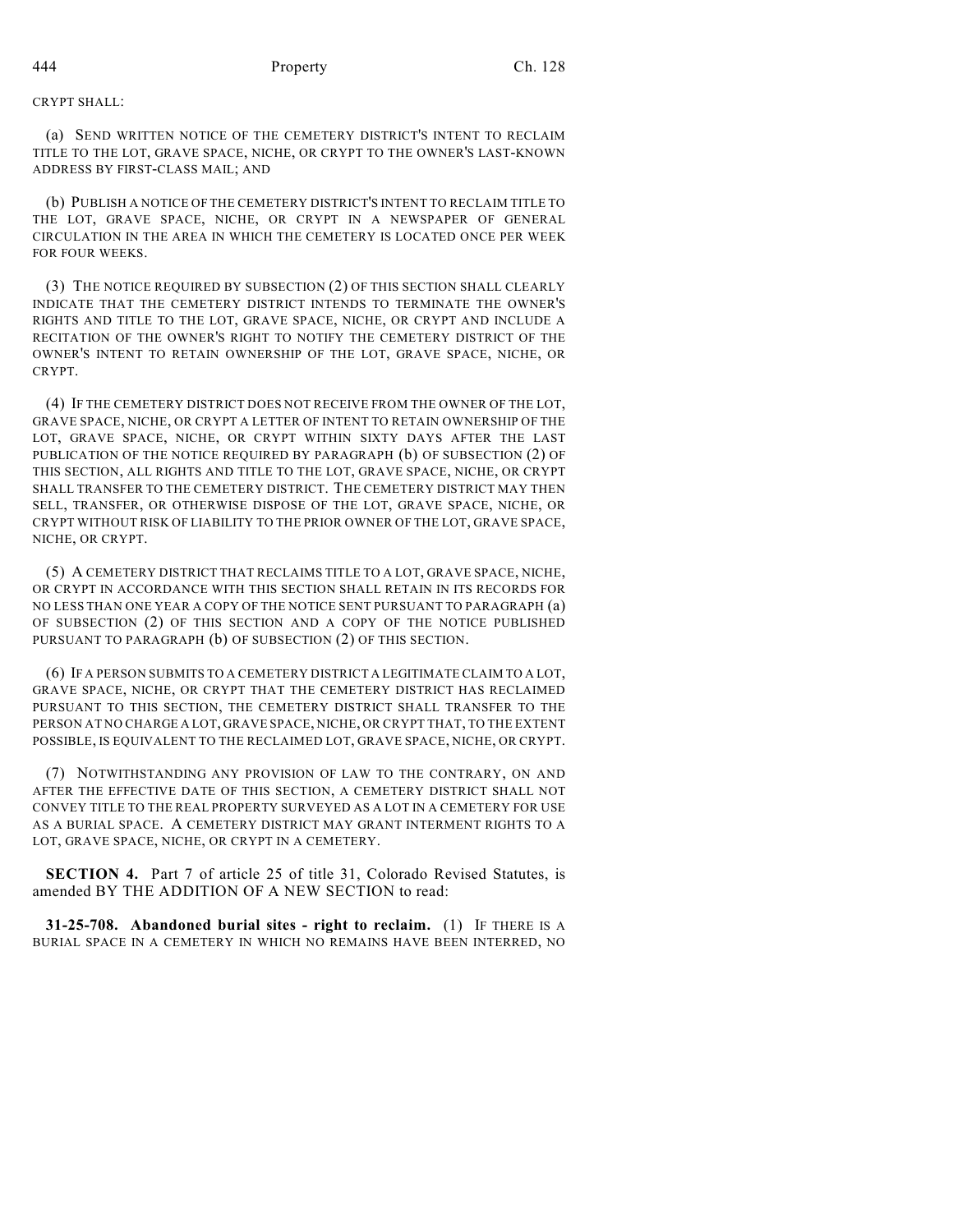#### Ch. 128 Property 2445

BURIAL MEMORIAL HAS BEEN PLACED, AND NO OTHER IMPROVEMENT HAS BEEN MADE FOR A CONTINUOUS PERIOD OF NO LESS THAN SEVENTY-FIVE YEARS, THE GOVERNING BODY OF THE MUNICIPALITY MAY INITIATE THE PROCESS OF RECLAIMING TITLE TO THE BURIAL SPACE IN ACCORDANCE WITH THIS SECTION.

(2) THE GOVERNING BODY OF A MUNICIPALITY SEEKING TO RECLAIM A BURIAL SPACE SHALL:

(a) SEND WRITTEN NOTICE OF THE MUNICIPALITY'S INTENT TO RECLAIM TITLE TO THE BURIAL SPACE TO THE OWNER'S LAST-KNOWN ADDRESS BY FIRST-CLASS MAIL; AND

(b) PUBLISH A NOTICE OF THE MUNICIPALITY'S INTENT TO RECLAIM TITLE TO THE BURIAL SPACE IN A NEWSPAPER OF GENERAL CIRCULATION IN THE AREA IN WHICH THE CEMETERY IS LOCATED ONCE PER WEEK FOR FOUR WEEKS.

(3) THE NOTICE REQUIRED BY SUBSECTION (2) OF THIS SECTION SHALL CLEARLY INDICATE THAT THE MUNICIPALITY INTENDS TO TERMINATE THE OWNER'S RIGHTS AND TITLE TO THE BURIAL SPACE AND INCLUDE A RECITATION OF THE OWNER'S RIGHT TO NOTIFY THE MUNICIPALITY OF THE OWNER'S INTENT TO RETAIN OWNERSHIP OF THE BURIAL SPACE.

(4) IF THE GOVERNING BODY OF THE MUNICIPALITY DOES NOT RECEIVE FROM THE OWNER OF THE BURIAL SPACE A LETTER OF INTENT TO RETAIN OWNERSHIP OF THE BURIAL SPACE WITHIN SIXTY DAYS AFTER THE LAST PUBLICATION OF THE NOTICE REQUIRED BY PARAGRAPH (b) OF SUBSECTION (2) OF THIS SECTION, ALL RIGHTS AND TITLE TO THE BURIAL SPACE SHALL TRANSFER TO THE MUNICIPALITY. THE MUNICIPALITY MAY THEN SELL, TRANSFER, OR OTHERWISE DISPOSE OF THE BURIAL SPACE WITHOUT RISK OF LIABILITY TO THE PRIOR OWNER OF THE BURIAL SPACE.

(5) A MUNICIPALITY THAT RECLAIMS TITLE TO A BURIAL SPACE IN ACCORDANCE WITH THIS SECTION SHALL RETAIN IN ITS RECORDS FOR NO LESS THAN ONE YEAR A COPY OF THE NOTICE SENT PURSUANT TO PARAGRAPH (a) OF SUBSECTION (2) OF THIS SECTION AND A COPY OF THE NOTICE PUBLISHED PURSUANT TO PARAGRAPH (b) OF SUBSECTION (2) OF THIS SECTION.

(6) IF A PERSON SUBMITS TO THE GOVERNING BODY OF A MUNICIPALITY A LEGITIMATE CLAIM TO A BURIAL SPACE THAT THE GOVERNING BODY HAS RECLAIMED PURSUANT TO THIS SECTION, THE GOVERNING BODY SHALL TRANSFER TO THE PERSON AT NO CHARGE A BURIAL SPACE THAT, TO THE EXTENT POSSIBLE, IS EQUIVALENT TO THE RECLAIMED BURIAL SPACE.

(7) NOTWITHSTANDING ANY PROVISION OF LAW TO THE CONTRARY, ON AND AFTER THE EFFECTIVE DATE OF THIS SECTION, THE GOVERNING BODY OF A MUNICIPALITY SHALL NOT CONVEY TITLE TO THE REAL PROPERTY SURVEYED AS A LOT IN A CEMETERY FOR USE AS A BURIAL SPACE. THE GOVERNING BODY OF A MUNICIPALITY MAY GRANT INTERMENT RIGHTS TO A BURIAL SPACE IN A CEMETERY.

**SECTION 5. Effective date - applicability.** (1) This act shall take effect at 12:01 a.m. on the day following the expiration of the ninety-day period after final adjournment of the general assembly that is allowed for submitting a referendum